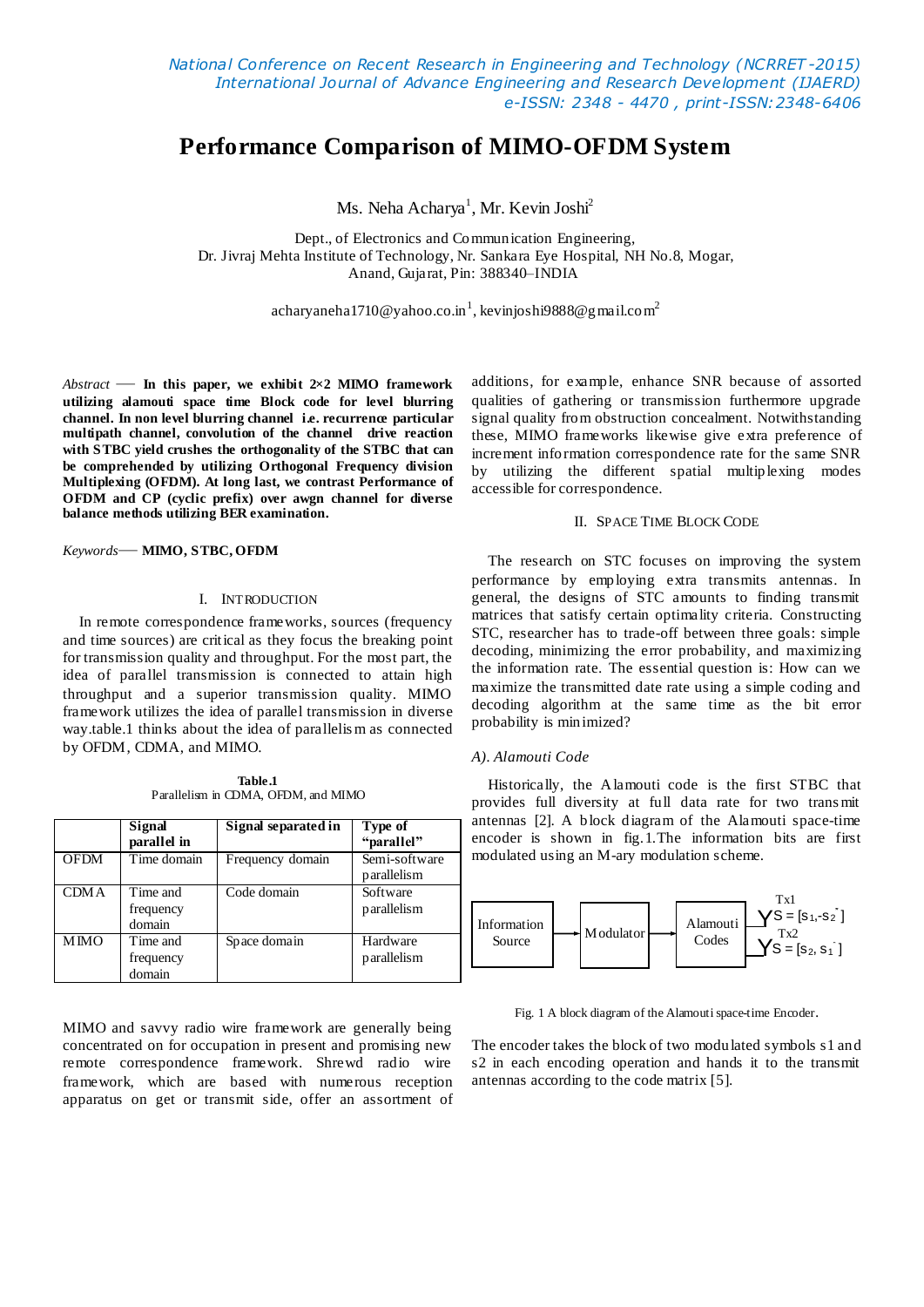$$
S = \begin{bmatrix} S_1 & S_2 \\ -S_2^* & S_1^* \end{bmatrix} \tag{1}
$$

It is clear that the encoding is performed in both time (two transmission intervals) and space domain (across two transmit antennas).

$$
ss^{H} = \begin{bmatrix} s_{1} & s_{2} \ -s_{2}^{*} & s_{1}^{*} \end{bmatrix} \begin{bmatrix} s_{1}^{*} & -s_{2} \ s_{2}^{*} & s_{1} \end{bmatrix}
$$

$$
= \begin{bmatrix} |s_{1}|^{2} + |s_{2}|^{2} & 0 \\ 0 & |s_{1}|^{2} + |s_{2}|^{2} \end{bmatrix}
$$

$$
= (|s_{1}|^{2} + |s_{2}|) I_{2}
$$
(2)

Where I2 is a  $(2 \times 2)$  identity matrix. This property enables the receiver to detect  $s_1$  and  $s_2$  by a simple linear signal processing operation. At receiver, only one receives antenna is assumed to be available. The channel at time t may be modelled by a complex multiplicative distortion h1 (t) for transmit antenna one and h2 (t) for transmit antenna two. Assuming that the fading is constant across two consecutive transmits periods of duration T, we can write [4].

h1 (t) = h1 (t + T) = h1 = 
$$
|h1|e^{i\theta}
$$
  
h2 (t) = h2 (t + T) = h1 =  $|h2|e^{i\theta^2}$  (3)

Where  $\left| \text{hi} \right|$  and  $\theta_i$ , I = 1, 2 are the amplitude gain and phase shift for the path from transmit antenna i to the receive antenna. The received signals at the time t and  $t + T$  can then be expressed as:

$$
r1 = s1h1 + s2h2 + n1
$$
  

$$
r2 = -s2 \cdot h1 + s1 \cdot h2 + n2
$$
 (4)

Where r1 and r2 are the received signals at time t and  $t + T$ , n1 and n2 are complex random variables representing receiver noise and interference. This can be written in matrix form as:

$$
r = Sh + n \tag{5}
$$

Where  $h = [h 1, h2]$ <sup>T</sup> is the complex channel vector and n is the noise vector at the receiver.

#### III. OFDM

STBC can greatly improve the system performance over flat fading channels. In non flat fading channel, such as frequency selective multipath channel, convolutions of the channel, impulse response with STBC output destroy the orthogonality of the STBC. Using OFDM we can solve this problem and STBC with OFDM can be effectively used in non flat fading channels.

## *A).OFDM Principle*

Signals are orthogonal if they are mutually independent of each other. Orthogonality is a property that allows multiple information signals to be transmitted perfectly over a common channel and detected, without interference. Loss of orthogonality results in b lurring between these information signals and degradation in communications. Sets of functions are orthogonal to each other if they match the conditions in (6) [3].

$$
\int_{0}^{T} S_i(t) S_i(t) dt = \begin{cases} C & i=j \\ 0 & i \neq j \end{cases}
$$
 (6)

(7) Shows a set of orthogonal sinusoids, which represent the sub carriers for an unmodulated real OFDM signal.

$$
S_{K}(t) = \begin{cases} \sin (2 \pi k f_0 t) & 0 < t < T k = 1, 2 ... M \\ 0 & \text{Otherwise} \end{cases}
$$
 (7)



Fig. 2 Frequency response of the sub carriers in a 5 tone OFDM signal

Where,  $f_0$  is the carrier spacing, M is the number of carriers, T is the symbol period. The transmission bandwidth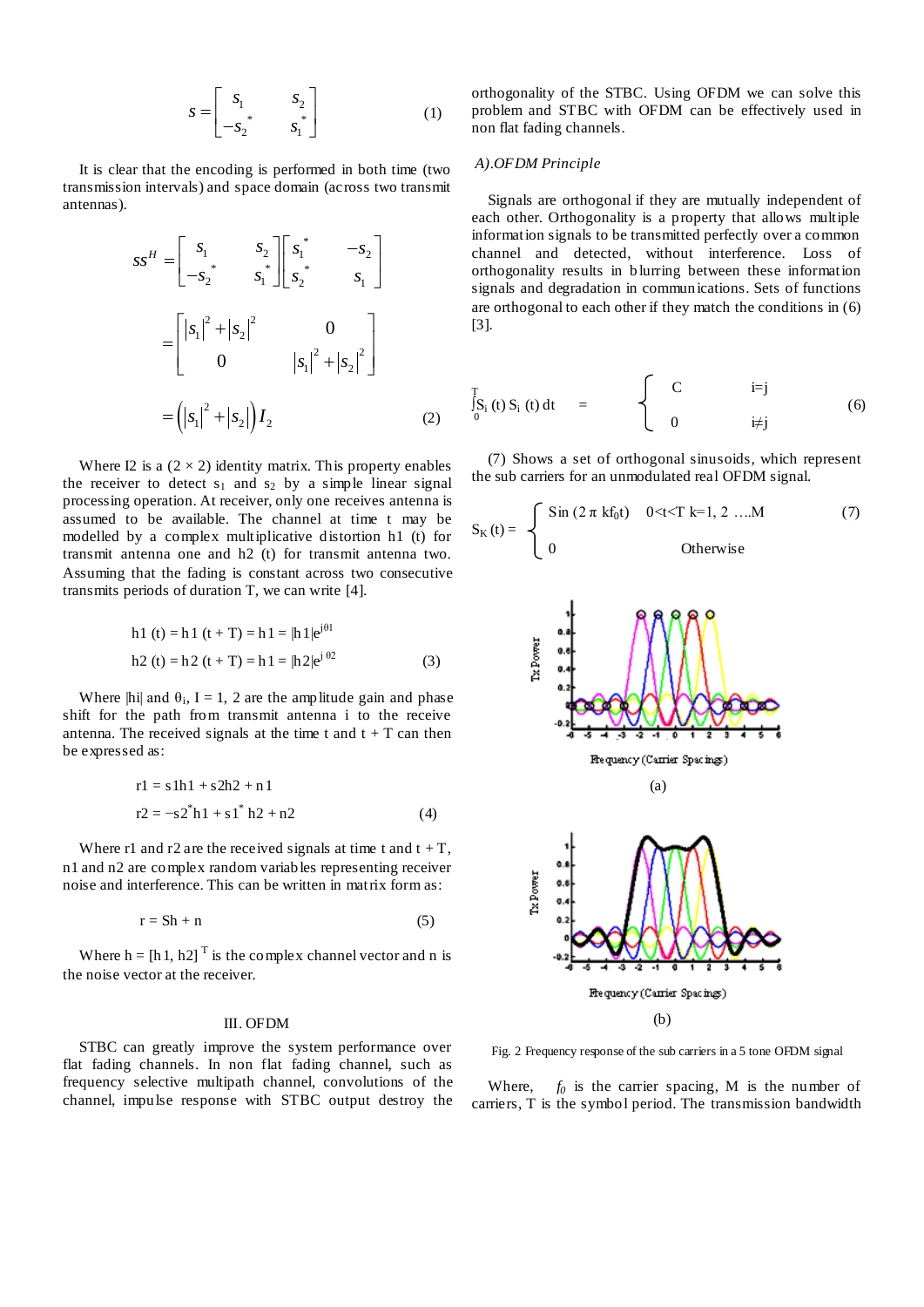is *Mf o*.Another way to view the orthogonality property of OFDM signals is to look at its spectrum. In the frequency domain each OFDM sub carrier has a sync, sin(x)/x*,*  frequency response, as shown in Figure 2. This is a result of the symbol time corresponding to the inverse of the carrier spacing. As far as the receiver is concerned each OFDM symbol transmitted for a fixed time (TFFT) with no tapering at the ends of the symbol.

## *B). OFDM Transceiver*

Figure 3.Shows the block diagram of a typical OFDM transceiver. The transmitter section converts digital data to be transmitted, into a mapping of sub carrier amplitude and phase. It then transforms this spectral representation of the data into the time domain using an Inverse Discrete Fourier Transform (IDFT). The Inverse Fast Fourier Transform (IFFT) performs the same operations as an IDFT, except that it is much more computationally efficiency and so is used in all practical systems. In order to transmit the OFDM signal the calculated time domain signal is then mixed up to required frequency.



Fig. 3Block diagram showing a basic OFDM Transceiver.

The receiver performs the reverse operation of the transmitter, mixing the RF signal to base band for processing, then using a Fast Fourier Transform (FFT) to analyse the signal in the frequency domain. The amplitude and phase of the sub carriers is then picked out and converted back to digital data. The IFFT and the FFT are complementary

function and the most appropriate term depends on whether the signal is being received or generated. In cases where the signal is independent of this distinction then the term FFT and IFFT is used interchangeably.

## *C).Guard Period*

The effect of ISI on an OFDM signal can be further improved by the addition of a guard period to the start of each symbol.



Fig. 4Addition of a guard period to an OFDM signal.

In fig (4), The total length of the symbol is  $Ts = TG + TFFT$ , where *Ts* is the total length of the symbol in samples, *TG* is the length of the guard period in samples, and *TFFT* is the size of the IFFT used to generate the OFDM signal. In addition to protecting the OFDM from ISI, the guard period also provides protection against time -offset errors in the receiver [6].

## IV. CHANNEL MODEL

## *A). AWGN Channel*

The additive white Gaussian noise (AWGN) channel provides a simplistic view of a communication channel by modeling the presence of noise without accounting for distortion due to signal fading. The AW GN channel is a discrete-time channel with continuous input and output alphabets. At time *t,* the channel output *t Y* is defined as.

$$
Y_t = X_t + V_t \tag{8}
$$

Where *X t* is the transmitted signal and is independent of *V t,* which is the i.i.d. additive noise term with Gaussian distribution and covariance matrix  $\Phi V = E$  [VV  $^*$ ] =  $\sigma^2 I nR$ , where  $(\cdot)^*$  represents complex conjugation [7].

#### *B). Rayleigh Fading Channel*

A more realistic representation of a communication channel, particularly in a wireless environment, is the Rayleigh fading channel. This channel model takes into account signal fading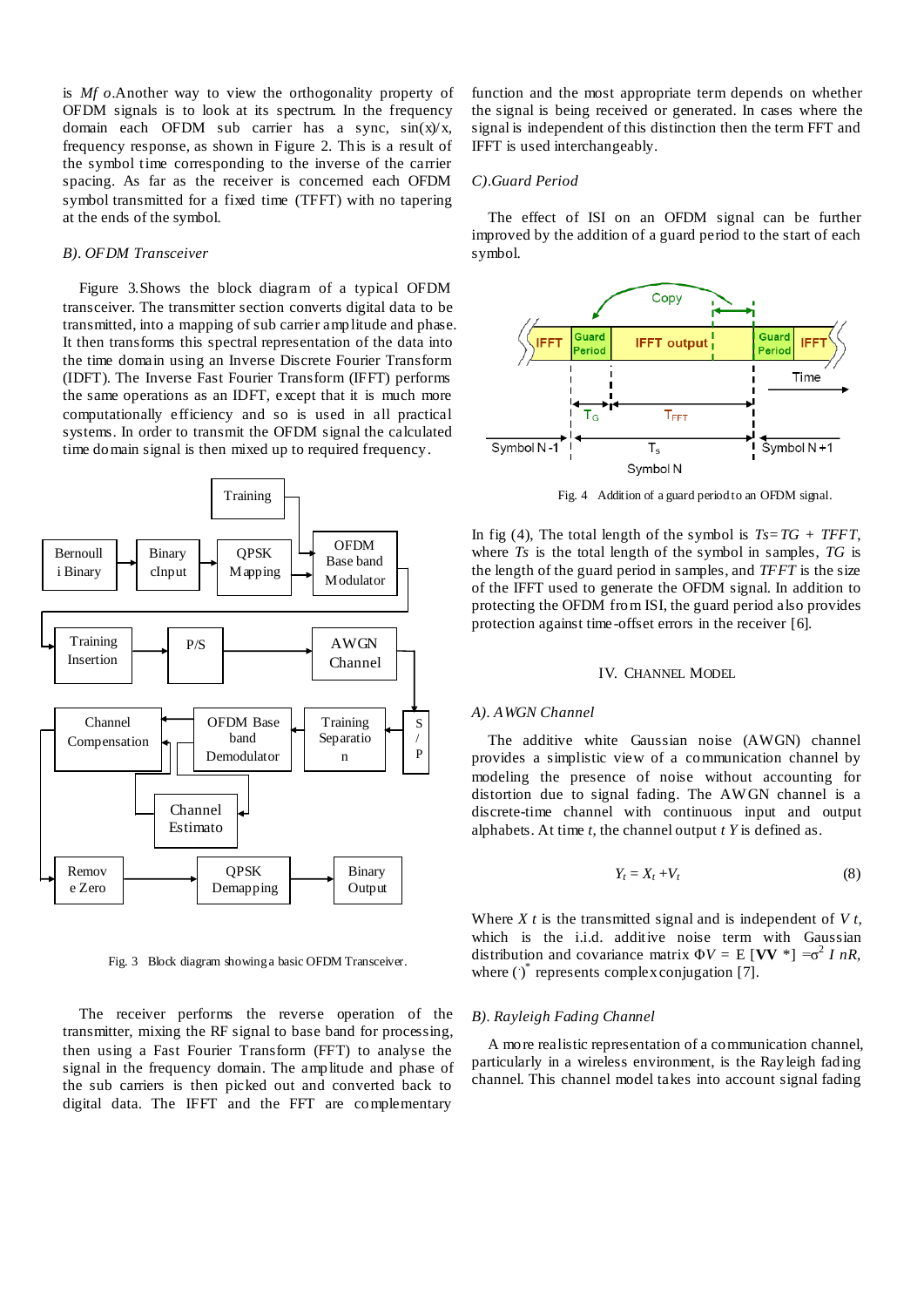incurred during transmission due to multipath propagation. At time *t,* the channel output *Y t* is defined as.

$$
Y_t = H_t X_t + V_t \tag{9}
$$

Where *X t, V t* and *H t* are independent, with the former two defined as in the AW GN case. *H t* denotes the signal attenuation factor due to the communication environment with its coefficients having Rayleigh distribution with a probability density function (PDF) given by[6].

$$
f_{\rm H}(a) = \begin{cases} 2ae^{-a^2} , if a > 0 \\ 0 , otherwise \end{cases}
$$
 (10)

# V. SIMULATION RESULT

## *A).Experiment 1*

STBC system is implemented and bit error performance is observed. 0.3163 bit error rate is observed at 1dB SNR value. 0.0158 bit error rate is observed at 30dB SNR value. 1 symbol error rate is observed at 1dB SNR value. 0.1 symbol error rate is observed at 30dB SNR value Shown in fig (5).



Fig 5:- Output of STBC with awgn channel

To study and implement MIMO OFDM using STBC in mat lab and analysis of same is done. In (fig 6) 0.0001 bit error rate is observed at 19dB SNR value. 0.1 bit error rate is observed at 0dB SNR value. We can observe from the graph that output is not in a proper manner because of problem in receiver part & same for the symbol error.



Fig. 6 Output of 2\*2 MIMO-OFDM using STBC with Rayleigh channel

# *B).Experiment 2*

In this Experiment comparison of three modulation tech is observed that at 25dB SNR value in 64-QAM bit error rate is 0.0001 but in 16-QAM and 8-QAM at 18dB and 16dB SNR value respectively bit error rate is 0.0002 and 0.0001.but bit error rate not goes to exactly 0.0000 For n=38400 bits in fig (7).